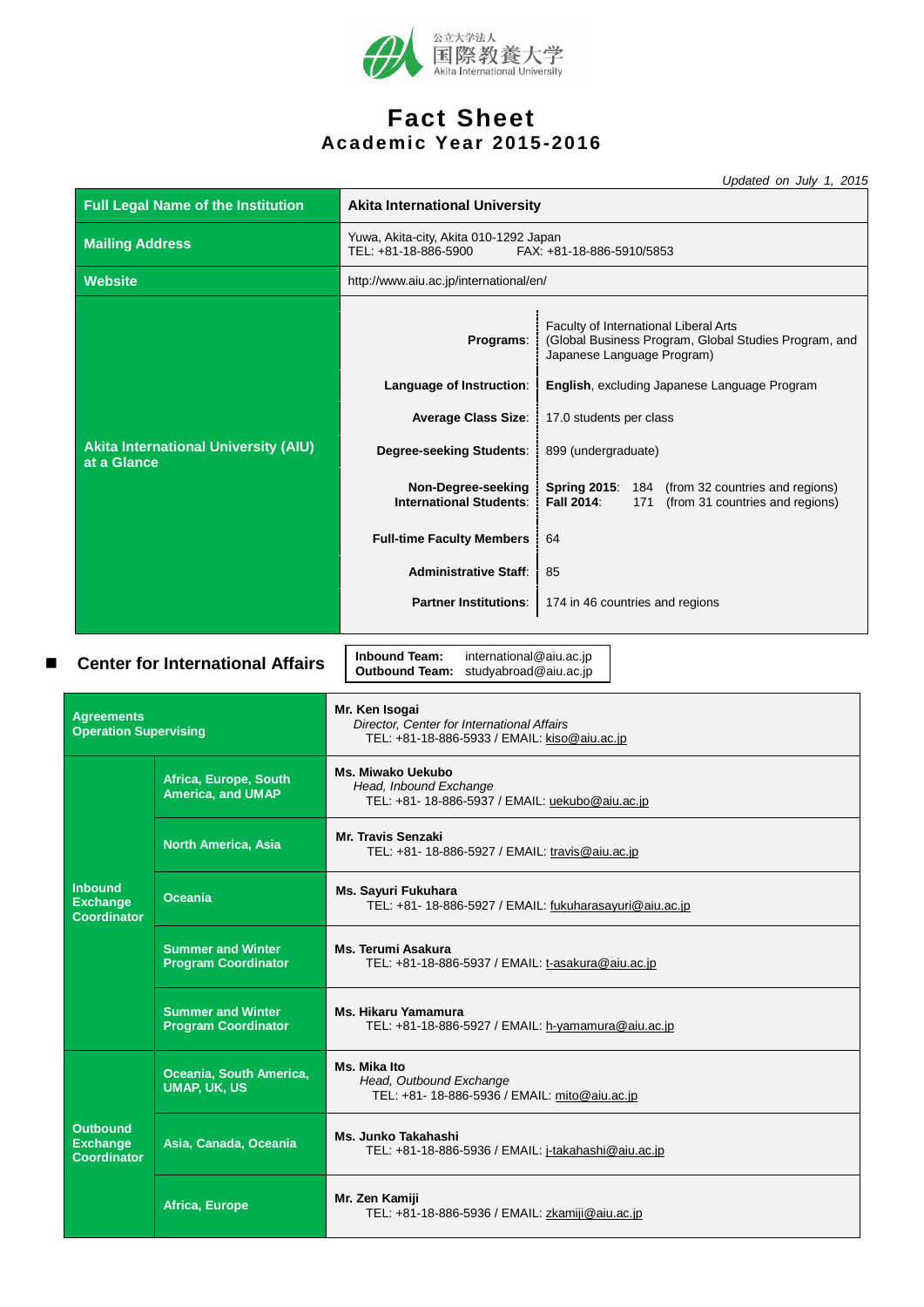## **Important Dates**

|                                       | <b>Fall Semester</b><br>2015                                         | <b>Winter Program</b><br>2016                                     | <b>Spring Semester</b><br>2016                                       | <b>Summer Program</b><br>2016 |
|---------------------------------------|----------------------------------------------------------------------|-------------------------------------------------------------------|----------------------------------------------------------------------|-------------------------------|
| <b>Application</b><br><b>Deadline</b> | Apr 1, 2015                                                          | *Only available for those<br>who are enrolled in Fall<br>Semester | Nov 1, 2015                                                          | Mar 11, 2016                  |
| <b>Arrival Dates</b>                  | Aug 24 - 25, 2015<br><b>Orientation Week:</b><br>Aug 25 - 31, 2015   |                                                                   | Apr 1 - 2, 2016<br><b>Orientation Week:</b><br>Apr 2 - 7, 2016       | Jun 13, 2016                  |
| Semester/<br><b>Program Dates</b>     | Sep 2 - Dec 22, 2015<br><b>Final Exam Week:</b><br>Dec 16 - 22, 2015 | Jan 7 - Mar 2, 2016                                               | Apr 9 - Jul 29, 2016<br><b>Final Exam Week:</b><br>Jul 23 - 29, 2016 | Jun 13 - Jul 22, 2016         |

Note: The above academic calendar is subject to change.

#### **Academic Information**

| <b>Courses Offered</b><br>to International<br><b>Students</b><br><b>Language of</b> | All subject matter courses are taught in English (excluding some higher level language courses) and are available<br>to international students. International students may not enrol in preparatory English language courses or required<br>non-content courses for degree-seeking students.<br>Please find our most recent course list from the link on our "Academics" page:<br>http://www.aiu.ac.ip/international/en/in/academic/<br><b>Summer Program</b><br>http://www.aiu.ac.jp/international/en/in/summer-program/<br>English (except for language courses, Teacher's License Courses, and a few courses in the Japan Studies Courses |       |             |                                                  |  |  |
|-------------------------------------------------------------------------------------|----------------------------------------------------------------------------------------------------------------------------------------------------------------------------------------------------------------------------------------------------------------------------------------------------------------------------------------------------------------------------------------------------------------------------------------------------------------------------------------------------------------------------------------------------------------------------------------------------------------------------------------------|-------|-------------|--------------------------------------------------|--|--|
| <b>Instruction</b>                                                                  | for international students with advanced Japanese language skills)                                                                                                                                                                                                                                                                                                                                                                                                                                                                                                                                                                           |       |             |                                                  |  |  |
|                                                                                     |                                                                                                                                                                                                                                                                                                                                                                                                                                                                                                                                                                                                                                              |       |             | Grade Definitions (from Fall semester of AY2009) |  |  |
|                                                                                     |                                                                                                                                                                                                                                                                                                                                                                                                                                                                                                                                                                                                                                              | Grade | Score       | <b>Grade Points</b>                              |  |  |
|                                                                                     |                                                                                                                                                                                                                                                                                                                                                                                                                                                                                                                                                                                                                                              | A+    | 100         | 4.00                                             |  |  |
|                                                                                     |                                                                                                                                                                                                                                                                                                                                                                                                                                                                                                                                                                                                                                              | A     | 95-99       | 4.00                                             |  |  |
|                                                                                     |                                                                                                                                                                                                                                                                                                                                                                                                                                                                                                                                                                                                                                              | А-    | 90-94       | 3.70                                             |  |  |
|                                                                                     |                                                                                                                                                                                                                                                                                                                                                                                                                                                                                                                                                                                                                                              | $B+$  | 87-89       | 3.30                                             |  |  |
|                                                                                     |                                                                                                                                                                                                                                                                                                                                                                                                                                                                                                                                                                                                                                              | B     | 83-86       | 3.00                                             |  |  |
| <b>Grading System</b>                                                               |                                                                                                                                                                                                                                                                                                                                                                                                                                                                                                                                                                                                                                              | B-    | 80-82       | 2.70                                             |  |  |
| <b>Academic</b>                                                                     |                                                                                                                                                                                                                                                                                                                                                                                                                                                                                                                                                                                                                                              | $C+$  | 77-79       | 2.30                                             |  |  |
| <b>Transcript</b>                                                                   |                                                                                                                                                                                                                                                                                                                                                                                                                                                                                                                                                                                                                                              | С     | 73-76       | 2.00                                             |  |  |
|                                                                                     |                                                                                                                                                                                                                                                                                                                                                                                                                                                                                                                                                                                                                                              | $C -$ | 70-72       | 1.70                                             |  |  |
|                                                                                     |                                                                                                                                                                                                                                                                                                                                                                                                                                                                                                                                                                                                                                              | D+    | 66-69       | 1.30                                             |  |  |
|                                                                                     |                                                                                                                                                                                                                                                                                                                                                                                                                                                                                                                                                                                                                                              | D     | 60-65       | 1.00                                             |  |  |
|                                                                                     |                                                                                                                                                                                                                                                                                                                                                                                                                                                                                                                                                                                                                                              | F     | 59 or lower | 0.00                                             |  |  |
|                                                                                     | <b>Official Academic Transcript</b><br>An official academic transcript will be sent to the international office of the student's home institution by the Division<br>of Student Records within 2-3 weeks after the end of final exams.                                                                                                                                                                                                                                                                                                                                                                                                       |       |             |                                                  |  |  |
|                                                                                     |                                                                                                                                                                                                                                                                                                                                                                                                                                                                                                                                                                                                                                              |       |             |                                                  |  |  |
|                                                                                     | <b>Number of Credits Required for Undergraduate Degree</b><br>124 credits                                                                                                                                                                                                                                                                                                                                                                                                                                                                                                                                                                    |       |             |                                                  |  |  |
|                                                                                     | Standard Number of Credits that Undergraduate Students Complete in One Semester<br>15 credits (most courses are 3 credits so students will be taking 5 courses per semester)<br>Minimum / Maximum Credits per Semester<br>12 credits* (Minimum) / 18 credits (Maximum)                                                                                                                                                                                                                                                                                                                                                                       |       |             |                                                  |  |  |
| <b>Credit System</b>                                                                | *Required by Japanese Immigration Law                                                                                                                                                                                                                                                                                                                                                                                                                                                                                                                                                                                                        |       |             |                                                  |  |  |
|                                                                                     | <b>Class Hours and Credits</b><br>One class hour is 50 minutes. (Students are expected to study on their own for two hours per every one class hour,<br>working on preparation, research assignments or homework.)<br>Calculation of one credit is based on the following conditions:<br>a) One credit for a lecture class requires 15 class hours per semester<br>b) One credit for an experimental, laboratory or an activity course requires 30 class hours per semester<br>c) One credit for a seminar requires 15-30 class hours per semester                                                                                           |       |             |                                                  |  |  |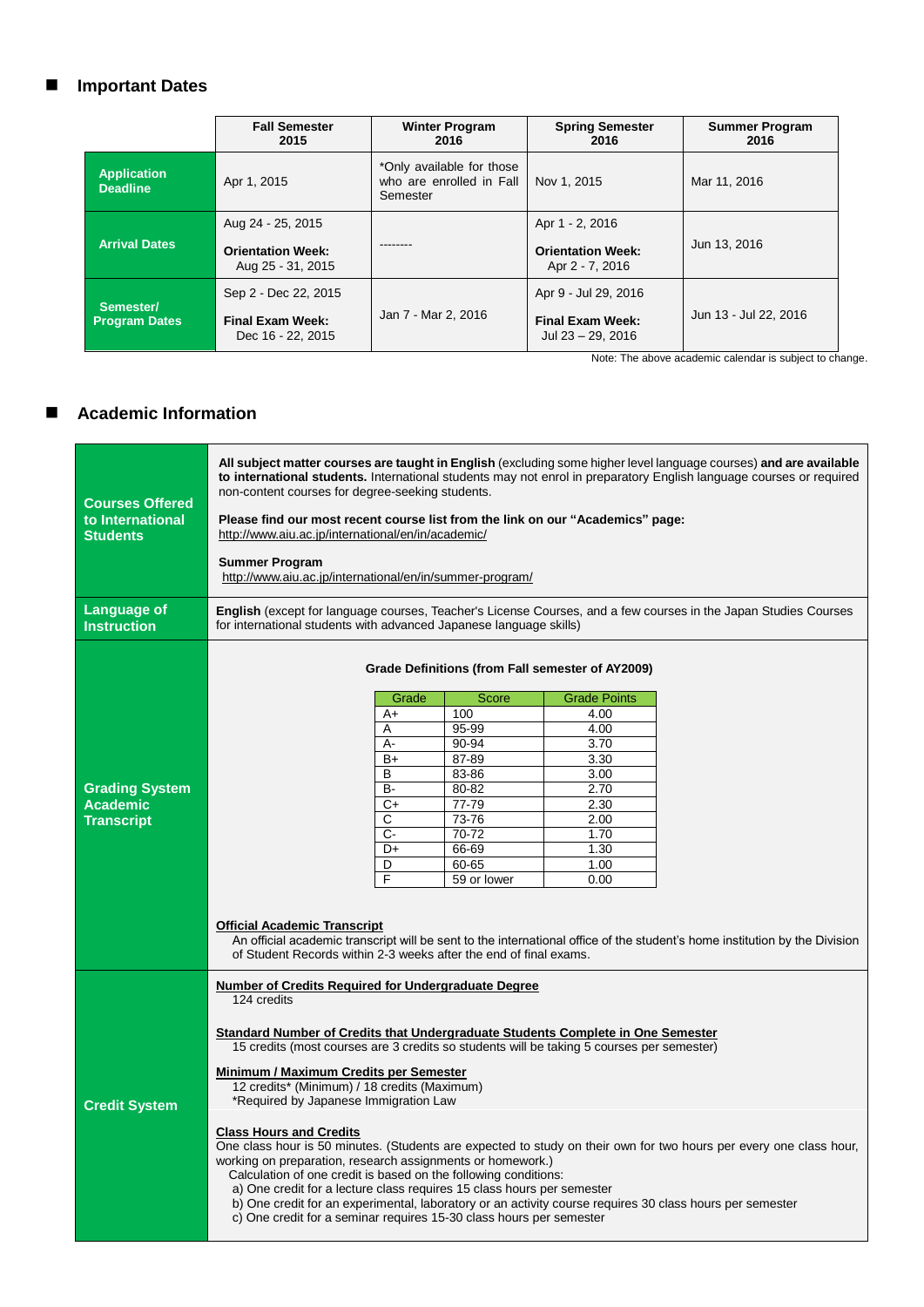#### **Accommodation Information**

| <b>Residence</b>                                                   | All international students are provided with guaranteed on-campus housing.                                                                                                                                                                                                                                                                                                                                                                                                                                                                                                                                                                                                                                                                           |                      |  |                      |                                                                                                                                                                 |                           |  |  |
|--------------------------------------------------------------------|------------------------------------------------------------------------------------------------------------------------------------------------------------------------------------------------------------------------------------------------------------------------------------------------------------------------------------------------------------------------------------------------------------------------------------------------------------------------------------------------------------------------------------------------------------------------------------------------------------------------------------------------------------------------------------------------------------------------------------------------------|----------------------|--|----------------------|-----------------------------------------------------------------------------------------------------------------------------------------------------------------|---------------------------|--|--|
| <b>Home Stay</b>                                                   | Not available                                                                                                                                                                                                                                                                                                                                                                                                                                                                                                                                                                                                                                                                                                                                        |                      |  |                      |                                                                                                                                                                 |                           |  |  |
|                                                                    | <b>Accommodation Fees</b>                                                                                                                                                                                                                                                                                                                                                                                                                                                                                                                                                                                                                                                                                                                            |                      |  | <b>Meal Fees</b>     |                                                                                                                                                                 |                           |  |  |
|                                                                    | <b>Student Housing</b>                                                                                                                                                                                                                                                                                                                                                                                                                                                                                                                                                                                                                                                                                                                               | Cost<br>/semester    |  |                      | <b>Meal Options</b>                                                                                                                                             | Cost<br>/semester         |  |  |
|                                                                    | Sakura Village Apartment<br>(Utilities will cost extra)                                                                                                                                                                                                                                                                                                                                                                                                                                                                                                                                                                                                                                                                                              | 162,000<br>yen       |  | Meal                 | 21-Meal Plan<br>(21 meals/week, 3 meals /day)                                                                                                                   | 100,800 yen               |  |  |
|                                                                    | <b>Global Village</b><br>(Utilities will cost extra)                                                                                                                                                                                                                                                                                                                                                                                                                                                                                                                                                                                                                                                                                                 | 90,000<br>yen        |  | Plan                 | 10-Meal Plan<br>(10 meals/week, Lunch and<br>Dinner, Monday to Friday<br>only)                                                                                  | 58,200 yen                |  |  |
| <b>Accommodation</b><br>and Meal Fee<br>(Fall/Spring<br>semesters) | University Village (Theme Houses)<br>(Utilities will cost extra)                                                                                                                                                                                                                                                                                                                                                                                                                                                                                                                                                                                                                                                                                     | 85,500<br>yen        |  | <b>Pre-paid Card</b> |                                                                                                                                                                 | 3,000 yen or<br>5,000 yen |  |  |
|                                                                    | Komachi Residence Hall<br>(Utilities included)                                                                                                                                                                                                                                                                                                                                                                                                                                                                                                                                                                                                                                                                                                       | 90,000<br>yen        |  |                      | *You can also choose to cook on your own or purchase<br>individual meals from the Cafeteria in cash.<br>(Breakfast: 310 JPY / Lunch: 410 JPY / Dinner: 410 JPY) |                           |  |  |
|                                                                    | <b>Bedding &amp; Cleaning Fee</b>                                                                                                                                                                                                                                                                                                                                                                                                                                                                                                                                                                                                                                                                                                                    | 20,000<br><b>JPY</b> |  |                      |                                                                                                                                                                 |                           |  |  |
|                                                                    | *Please note that the Japanese government is debating a sales tax increase from 8% to 10%. If this change takes                                                                                                                                                                                                                                                                                                                                                                                                                                                                                                                                                                                                                                      |                      |  |                      |                                                                                                                                                                 |                           |  |  |
|                                                                    | effect, AIU housing, bedding, and meal fees may be adjusted accordingly.<br>*Detailed information about meal option and housing information is at:<br>Housing Information: http://www.aiu.ac.jp/international/en/in/pre-departure-information/housing/<br>Dining Information: http://www.aiu.ac.jp/international/en/in/pre-departure-information/dining/<br>$\bullet$<br>*All new students are required to pay for the first two-week meal fees in the amount of 14,400 JPY. This fee is<br>included in the invoice and must be paid before your arrival. The meal cost, which varies depending on the meal<br>option you select, after the first two-week new student orientation period must be paid after your arrival by cash or<br>credit card. |                      |  |                      |                                                                                                                                                                 |                           |  |  |

## **Financial Matters**

| <b>Required Fees</b>                 | *Please note that the Japanese government is debating a sales tax increase from 8% to 10%. If this change takes<br>effect, the fees below, including AIU fees, textbook costs, and transportation costs, may be adjusted accordingly.<br><b>General Deposit:</b> 20,000 yen at the time of admission ( <i>Partly Refundable</i> )<br>International student activity fee: 10,000 yen per semester (Non Refundable) *5,000 yen during the winter program<br>Insurance fees: 30,000 yen per year (Partly Refundable)                                                                                                                                                        |                |                                  |                         |                          |                                                                                   |
|--------------------------------------|--------------------------------------------------------------------------------------------------------------------------------------------------------------------------------------------------------------------------------------------------------------------------------------------------------------------------------------------------------------------------------------------------------------------------------------------------------------------------------------------------------------------------------------------------------------------------------------------------------------------------------------------------------------------------|----------------|----------------------------------|-------------------------|--------------------------|-----------------------------------------------------------------------------------|
| <b>Textbooks</b>                     | Approximately 15,000 - 50,000 yen per semester                                                                                                                                                                                                                                                                                                                                                                                                                                                                                                                                                                                                                           |                |                                  |                         |                          |                                                                                   |
| <b>City</b><br><b>Transportation</b> | Bus:<br>AIU to the nearest train station:<br>$160$ yen<br>AIU to the nearest shopping mall:<br>$160$ yen<br>The nearest station to Akita station:<br>240 yen (once every hour)<br>Train:                                                                                                                                                                                                                                                                                                                                                                                                                                                                                 |                |                                  |                         |                          |                                                                                   |
|                                      |                                                                                                                                                                                                                                                                                                                                                                                                                                                                                                                                                                                                                                                                          |                | <b>Spring</b><br><b>Semester</b> | Fall<br><b>Semester</b> | <b>Winter</b><br>Program |                                                                                   |
| <b>Payment</b>                       | <b>Billing</b><br>Date                                                                                                                                                                                                                                                                                                                                                                                                                                                                                                                                                                                                                                                   |                | February 1                       | July 1                  | <b>TBA</b>               | *An Invoice will be available in each<br>student's online application account.    |
| <b>Schedule</b>                      | Date                                                                                                                                                                                                                                                                                                                                                                                                                                                                                                                                                                                                                                                                     | <b>Payment</b> | Last day of<br>February          | Last day of July        | <b>TBA</b>               | *The full amount needs to be paid to<br>the AIU bank account by wire<br>transfer. |
| <b>Money Matters</b>                 | <b>Cash and Traveler's Checks</b><br>Bring enough traveler's checks and/or cash to cover your first few weeks in Japan. It will take a few weeks to<br>open a bank account and receive international wire transfers.<br><b>Credit Cards</b><br>You are strongly recommended to bring a valid credit card with you to Japan (Visa, MasterCard, Diner's Club,<br>American Express).<br>Many major banks, hotels, restaurants, etc. accept credit cards, but the majority of local retailers, restaurants,<br>etc. do not accept credit cards.<br>Verify that your contract between you and your credit card company allows you to use your card in Japan before<br>coming. |                |                                  |                         |                          |                                                                                   |